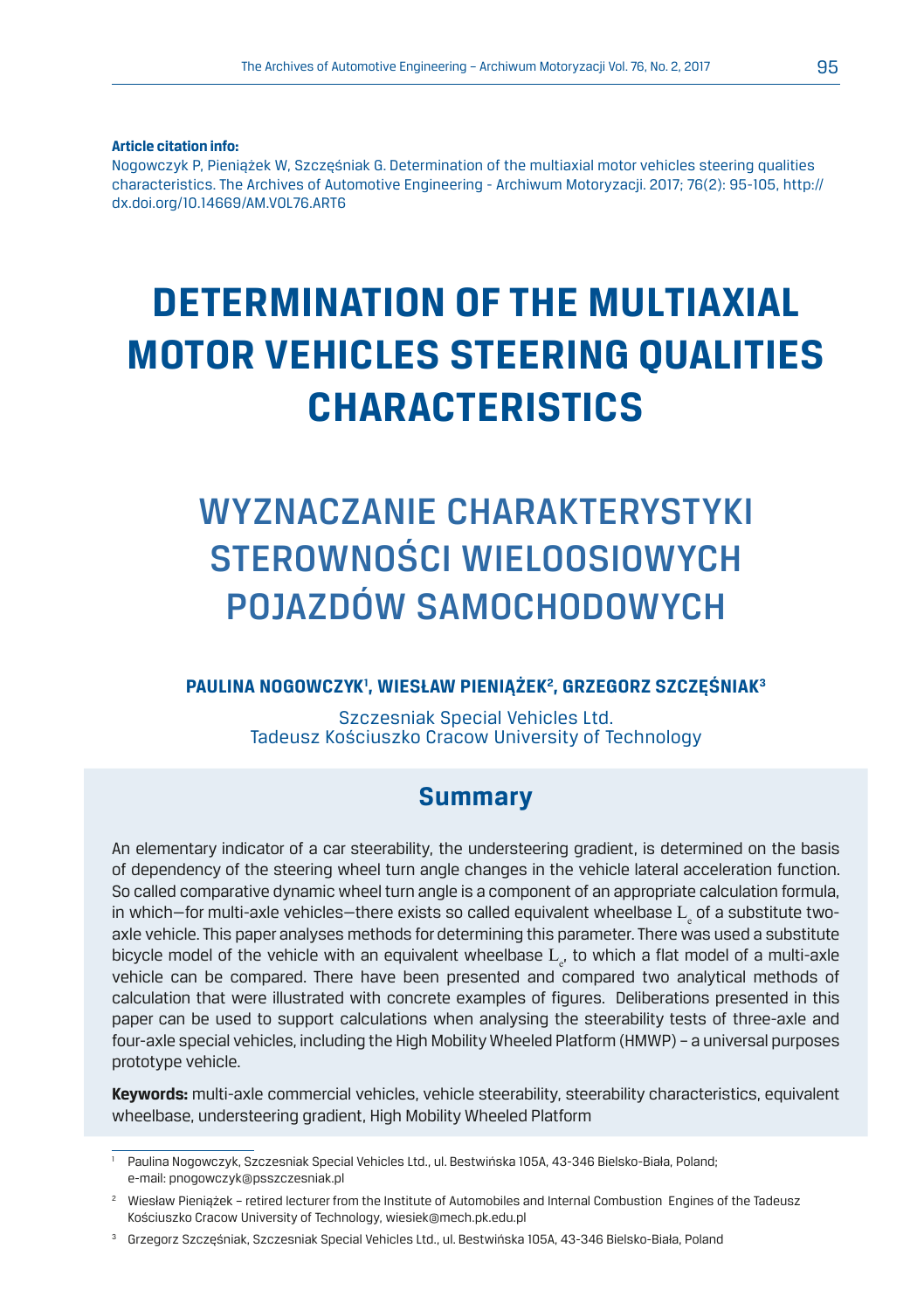# **Streszczenie**

Podstawowy wskaźnik kierowalności samochodu, gradient podsterowności, jest wyznaczany na podstawie zależności zmian kąta obrotu kierownicy w funkcji przyspieszenia poprzecznego pojazdu. Członem odpowiedniego wzoru obliczeniowego jest tzw. porównawczy, dynamiczny kąt skrętu koła, w którym, dla pojazdów wieloosiowych, występuje tzw. ekwiwalentny rozstaw osi  $\text{L}_{_{\text{c}}}$ , zastępczego pojazdu dwuosiowego.

W pracy przeanalizowano metody wyznaczania tego parametru. Wykorzystano zastępczy, rowerowy model pojazdu, z ekwiwalentnym rozstawem osi  $\text{L}_{\scriptscriptstyle\rm c}$ , do którego można sprowadzić płaski model pojazdu wieloosiowego. Przedstawiono i porównano dwie, analityczne metody obliczeń, które zilustrowano konkretnymi przykładami liczbowymi. Rozważania przedstawione w pracy mogą być wykorzystane do wspomagania obliczeń przy analizie badania kierowalności trzyosiowych i czteroosiowych pojazdów specjalnych, w tym także kołowej Kołowej Platformy Wysokiej Mobilności (KPWM) – prototypowego pojazdu uniwersalnego zastosowania.

**Słowa kluczowe:** wieloosiowe pojazdy samochodowe, kierowalność, charakterystyki kierowalności, ekwiwalentny rozstaw osi, gradient podsterowności, Kołowa Platforma Wysokiej Mobilności

## **1. Introduction**

To some extent this paper was inspired by the requirement to test steerability of the High Mobility Wheeled Platform that was designed by the Team of Experts from the SZCZĘŚNIAK Pojazdy Specjalne sp. z o. o. company from Bielsko-Biała, in cooperation with the Military University of Technology and Military Institute of Armoured and Vehicle Technology. The prototype was produced by the Szczesniak Special Vehicles Ltd. company from Bielsko-Biała, within the Project No. WND-DEM-1-325/00 KoPlatWysMob.

The platform is a three-axle vehicle 6×6 of the N3G category. Among its many characteristics, it can be distinguished by its ability to achieve high speed (120 km/h), which imposes an obligation on the producer to perform steerability tests in order to check and assure that this vehicle can safely move in the traffic.

One of the aims of this paper is to present and compare methods for calculating the equivalent wheelbase of multi-axle vehicles that are replaced by a simplified equivalent twoaxle vehicle during the steerability analysis.

# **2. Assessment of the vehicle steerability on the basis of experimental tests on a circular path for fixed movement states**

When testing heavy motor vehicles, the results obtained from tests conducted on a circular path in fixed movement states depend on the radius of the path. For automobiles and light trucks (so called delivery trucks) this dependency usually exists for the higher lateral accelerations of the vehicle ( $a_{\rm y}$   $>$  4.5 m/s²), which is mainly connected with an exceeded linear range cooperation between the tyre and road. This is mirrored in basic steerability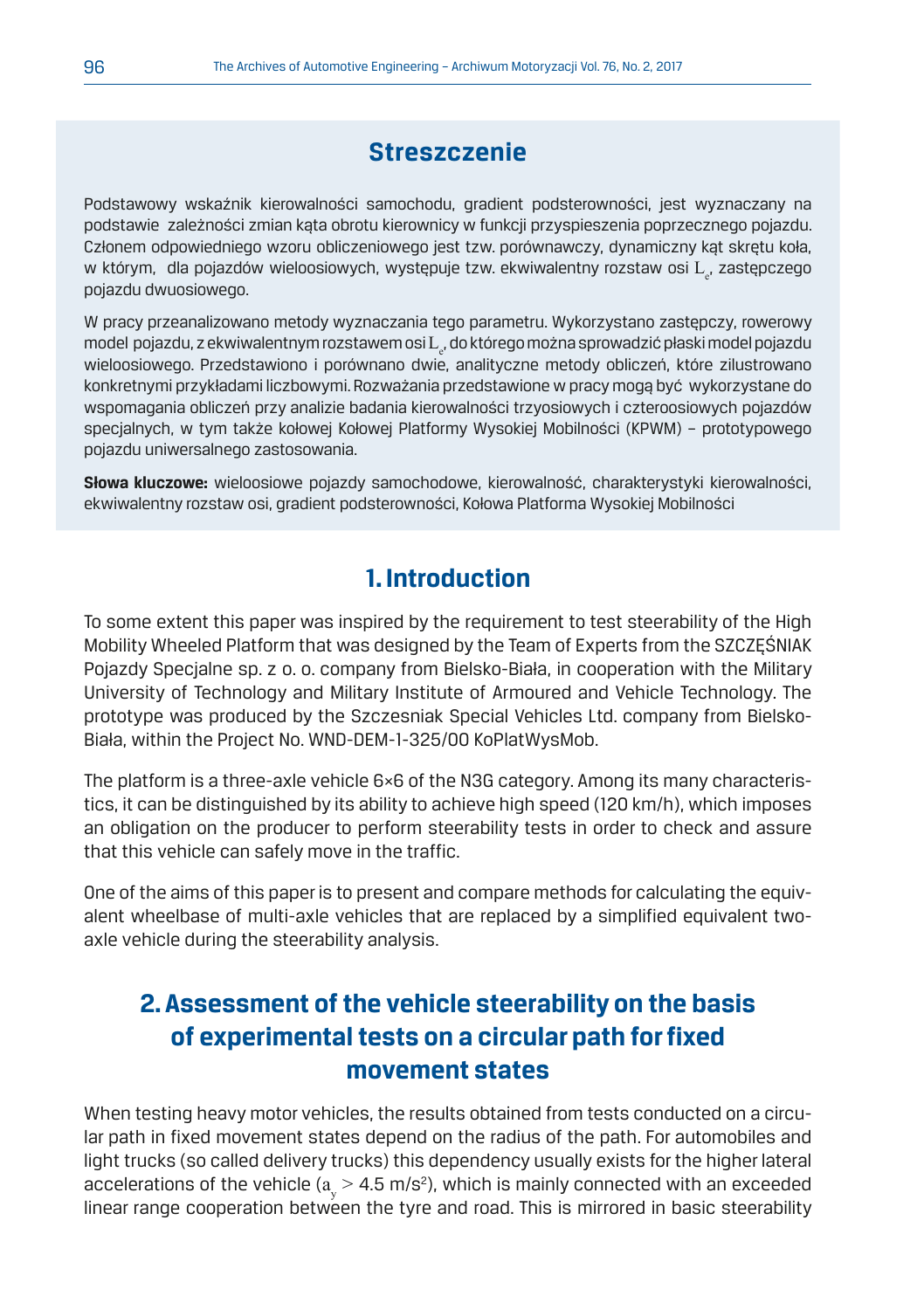characteristics—graphical dependency of the steering wheel turn angle changes in the vehicle lateral acceleration function. For motor trucks, boundary of the courese linearity varies and often the course is linear for the entire range of the obtained lateral accelerations.

Drawing 1 shows sample courses of the motor trucks steerability characteristics that were taken from tests performed by Christian von Glasner and used in [3]. These trials were conducted on a path with a fixed radius of  $R = 42$  m.

In view of domestic conditions, it is impossible to carry out a determined full circle drive test, the radius of which is  $R \ge 50$  m, as there is not any sufficient military training area present. For this reason, these vehicles undergo a determined not full circle drive test (on the circle arc length) with the use of a method of "fixed speed, changeable turn angle of the steering wheel" [8, 9]. The test performance methodology is described in these publications in details. The trial includes consecutive drives with a fixed speed (according to the ISO norm [8] 50  $\pm$  3 km/h and GOST [9], 60  $\pm$  3 km/h). Trials, in which this method is used, can also be conducted with an adequate speed for vehicles of other categories (e.g. for M1 category vehicles  $80 \pm 3$  km/h). Each drive starts with driving straight ahead. When the speed is fixed, the steering wheel is turned and the applied angle is kept for the time necessary to determine the measured circle movement parameters (not less than 3 sec.). The steering wheel turn angle must be increased in the following drives  $\delta_{\rm uv}$  until the limit value of the vehicle obtained lateral acceleration ay that results in a slip of the rear axle or limit border of the lateral tilt. It is recommended by the ГОСТ Р 52302-2004 Russian Federation norm [9] that the  $\rm a_{_{y}}\,{\geq}\,2.5$  m/s $\rm ^{2}$  acceleration is obtained.

To ensure security during the conducted trials, it is recommended that suitable security supports are used.

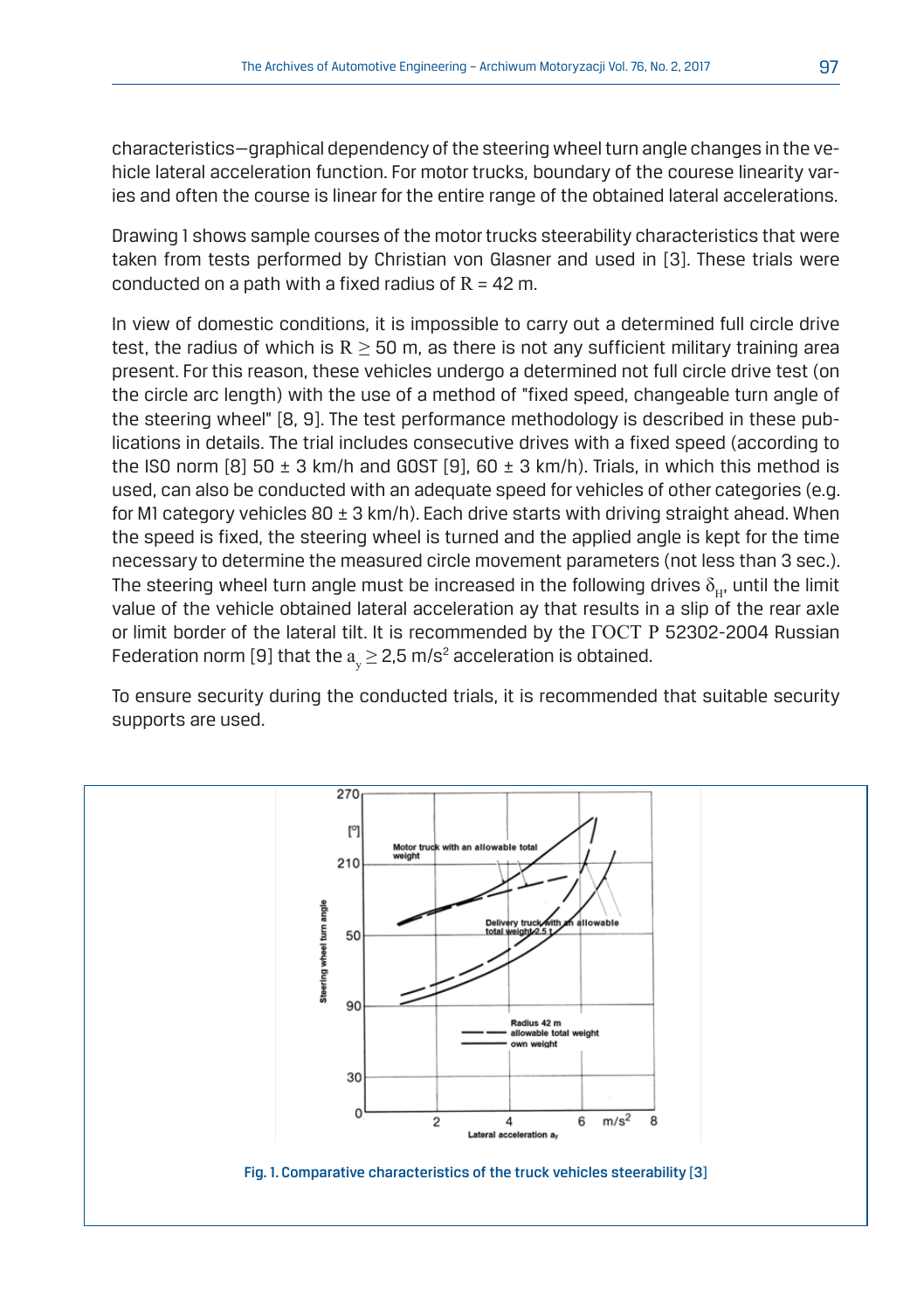#### 2.1 Measure of controllability

The measure of controllability constitutes gradient of the steering wheel turn angle with respect to the lateral acceleration [2, 8]. This gradient is also known as understeering gradient and defined by the formula:

$$
Grad_p = \frac{\partial \delta_H}{\partial a_y} \frac{1}{i_s} - \frac{\partial \delta_D}{\partial a_y} \tag{1}
$$

where:  $\delta_{\rm H}$  – steering wheel turn angle, i<sub>s</sub> – steering sys<sup>.</sup><br>tive dynamic wheel turn angle, a<sub>y</sub> – lateral acceleration. where:  $\delta^{}_{\rm H}$  – steering wheel turn angle,  ${\rm i}^{}_{\rm s}$  – steering system kinematic ratio,  $\delta^{}_{\rm D}$  – compara-

The kinematic ratio  $\mathrm{i}_{\mathrm{s}'}$ , that is present in the (1) formula, can be determined during tests on stations [5].

For a two-axle vehicle, the comparative dynamic wheel turn angle is determined from the *D H <sup>p</sup> a i a Grad* formula: eı -<br>wł lic mamic wheel⊳<br>≀

$$
\delta_D = \frac{L}{R} \tag{2}
$$

where:  $\tt L$  – is the two-axle wheelbase,  $\tt R$  – is the masses center trajectory radius.

The  $\delta^{}_{\rm D}$  angle does not exist, when the trial has place on a path with a fixed radius.

There can be distinguished three cases of vehicle steerability:

 $Grad_p > 0$  – understeer vehicle  $Grad_p = 0$  – neutral vehicle  $Grad_{_{p}} <$  0 – oversteer vehicle

From the active security point of view, the third case is unacceptable, because in practice it means that the turn is tightened, which relates to the tendency of self-acting change of lane that causes obvious danger for vehicles approaching from the opposite side.

#### 2.2 Substitute models of multi-axle vehicles. An equivalent wheelbase

For multi-axle vehicles, the (2) formula contains an equivalent wheelbase Le of a substitute two-axle vehicle, instead of L. Drawings 2 and 3 show outlines of these vehicles.

The T value (so called *tandem factor*) is calculated from the formula:

$$
T = \frac{\sum_{i=1}^{N} \Delta_i^2}{N} \tag{3}
$$

les (in three-axle  $\mathbf{I}$ where N – is a number of non-steering axles (in three-axle vehicle N = 2),  $\Delta_{i'}$  i = 1,2 – half *<sup>e</sup> <sup>2</sup> C* of the rear tandem axle wheelbase.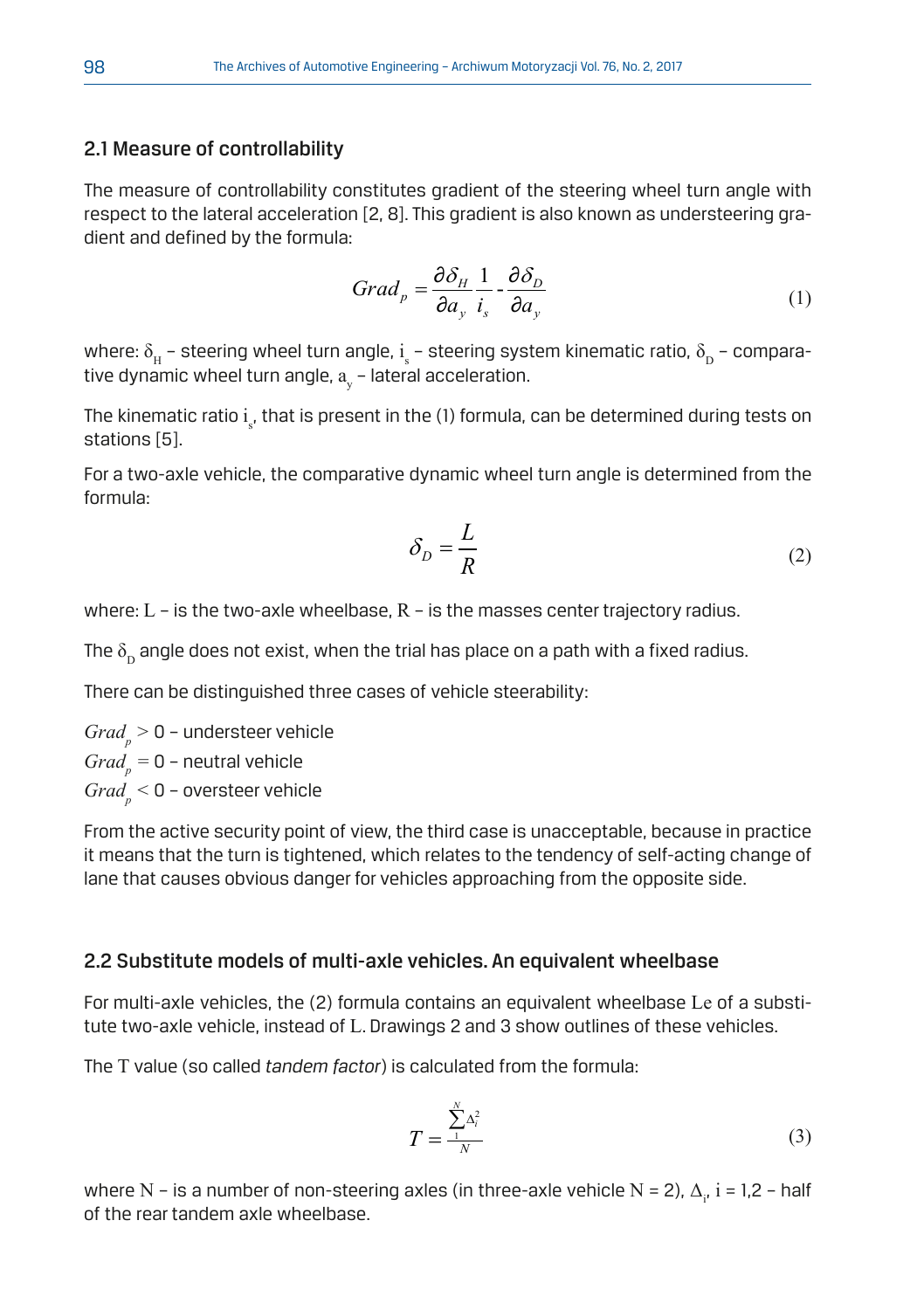In the paper [7], the Le equivalent wheelbase of a two-axle substitute vehicle is deter-2 *N* mined by formula Δ:

$$
L_e = L \left[ I + \frac{T}{L^2} \left( I + \frac{C_{az}}{C_{al}} \right) \right]
$$
 (4)

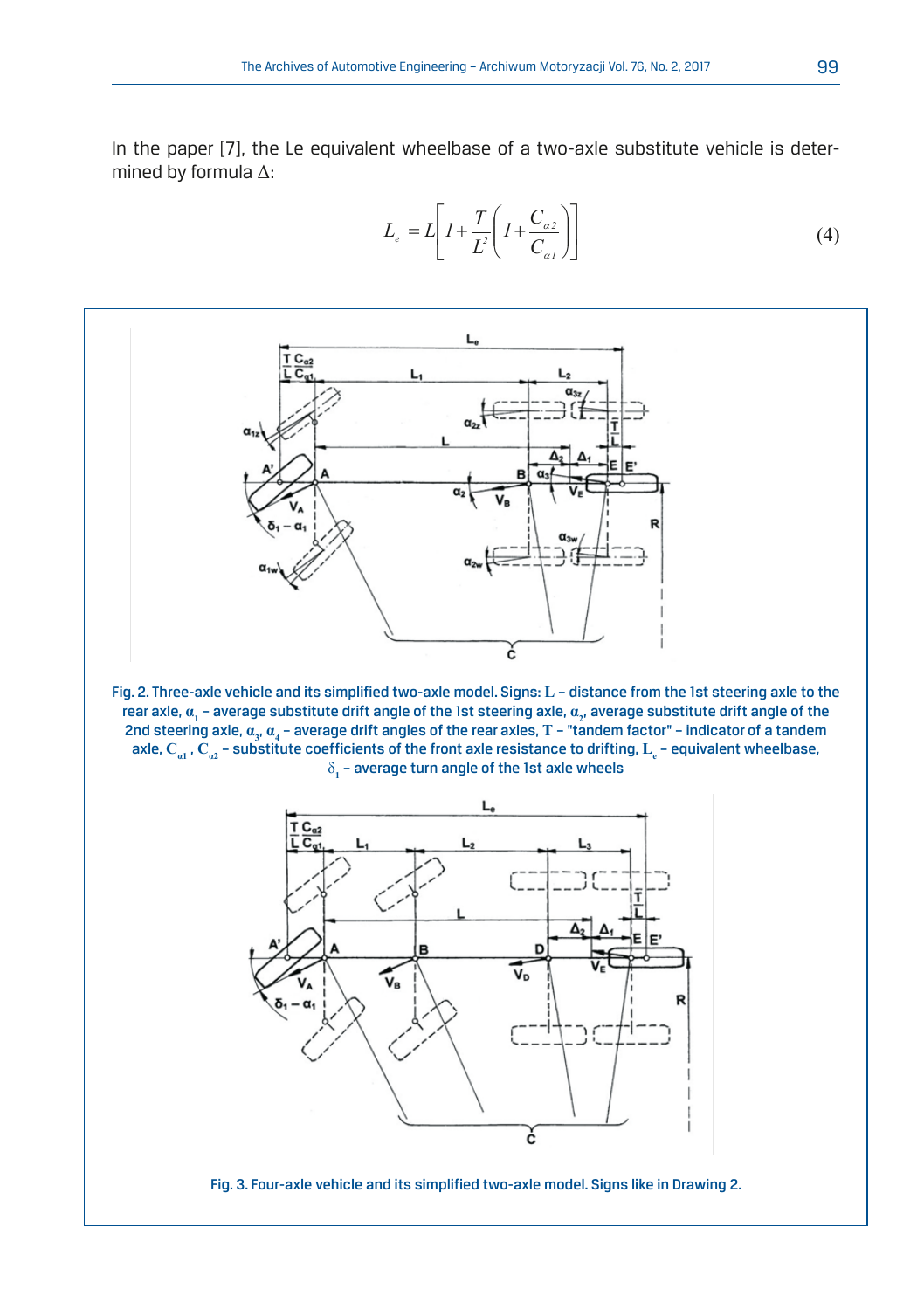Usually, in the understeer and neutral vehicles  $C_{a2} \leq C_{a1}$ .

Substitute drift resistance coefficients  $C_{\alpha}$ ,  $C_{\alpha}$ , that exists in this relation can be determined on the basis of the tyres characteristics specified on the special testing stations. For the steering axle, also the steering system stiffness must be considered. The stiffness can also be determined during testing on stations that do not require any specialized equipment [5]. It results from the (6) formula that  $\text{L}_{_{\text{e}}}$  >  $\text{L}_{\cdot}$ 

Drawing 4 shows tyres characteristics for various loads of the tested wheel



Equivalent wheelbase can be determined on the basis of data taken from experimental tests, following formula [8]:  $\overline{\phantom{a}}$ termined on the basi

$$
L_e = \frac{\partial \delta_H}{\partial \kappa} \cdot \frac{1}{i_s}, \, dla \, a_y \approx 0 \tag{5}
$$

 $a_{\rm y}$   $\approx$  0) one must determine the  $\kappa$  = (1/R) track curvature for drives with different steering For this reason, from a fixed drive circle trials at a very low speed  $V = 3 - 5$  km/h (then wheel angles  $\delta_{_{\mathrm{H}}}$ . The  $\mathrm{L}_{_{\mathrm{e}}}$  equivalent wheelbase is a slope of a straight line that approximates points with coordinates (κ,  $\delta_k$ ) in the chart  $\delta_k = f(\kappa)$ , where  $\delta_k = \delta_H/i_s$ . In the [9] norm, this straight line is called the Ackermann line (the Ackermann angle, as known in the PN-ISO 8555 terminology norm).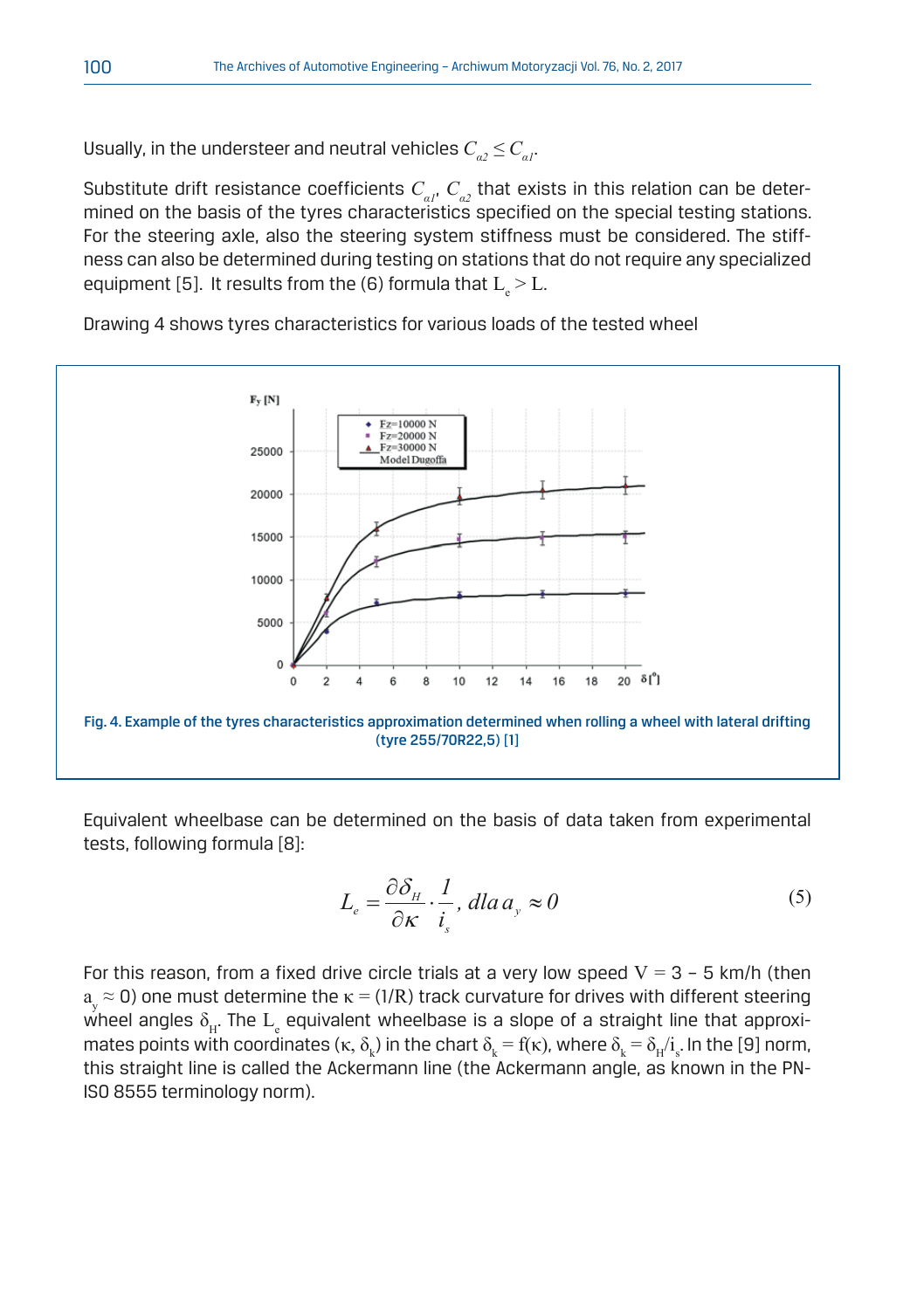# **3. Another method for analytical determination of the multi-axle vehicles wheelbase**

The (4) formula allows to determine  $\text{L}_{\text{e}}$  by analytical means. In the [3] paper, there have been presented formulas for the turn radius of a three-axle and four-axle vehicles that move at a low speed. It must be noticed that these formulas are created from "a purely" kinematic relations.

For a three-axle vehicle, in which the front axle is the steering one, the formula looks as follows:

$$
R = \frac{L - l_2 \frac{l_1 - l_2}{(L + l_1)}}{tg\delta_i} = \frac{C_3}{tg\delta_i}
$$
(6)

For a four-axle vehicle with two front steering axles the vehicle turn radius is (Drawing 3):<br> $L = \frac{I_z I_s}{I_z}$ 

$$
R = \frac{L - \frac{l_2 l_3}{2(l_2 + l_3)}}{t g \delta_i} = \frac{C_i}{t g \delta_i}
$$
(7)

1st axle turn. To shorten the notation, the obvious  $C_{\jmath}$ ,  $C_{\jmath}$  fixed coefficients were introduced. In the above formulas (Drawings 2 and 3): L is a distance between far axles of the vehicle,  ${\bf l}_{_1}$  is the wheelbase for the 1st and 2nd axles (steering axles wheelbase in the four-axle vehicle),  $l_2$  is a distance between the 2nd and 3rd axles (tandem in a three-axle vehicle),  $l_3$  is  $2$  and  $2$  and all  $3$  distance between the 2nd and 9nd axles (tandem in a time axie vehicle),  $\frac{1}{3}$  to a distance of the 3rd and 4th axles (in a four-axle vehicle),  $\delta_1$  – is the angle average of the

Using the (6) and (7) formulas, the  $\delta_1 = f_1(1/R)$ ,  $\delta_1 = f_2(1/R)$  dependencies for three-axle and four-axle vehicles can be determined. In an analogous method to the experimental tests (see chapter 2.2., formula 5), the slope of a straight line that approximates points on the obtained charts is the sought equivalent wheelbase  $\mathrm{L}_{\mathrm{e}}.$  Further in the paper, there will be made comparisons with values obtained on the basis of formula (4).

To assess accuracy of the applied calculation methods of  $\text{L}_{_{\text{e}}}$ , one should compare the results with values determined on the basis of the experimental test data, as the most reliable reference values. In the paper, there will be made comparison only for a four-axle vehicle, for which  $\mathrm{L}_{\mathrm{e}}$  was also determined in an experimental way.

## **4. Three-axle vehicles equivalent wheelbase calculation examples**

#### 4.1 Three-axle motor truck with all-wheel drive (6x6), further marked with the A letter.

Calculations were made in accordance with (6).

Allowable total weight 7570 kg (distribution of masses between the front/rear axles 3810/3760 kg), wheelbase of first and second axles  $\mathbf{l}_{_{1}}$  = 2.99 m, second and third (tandem)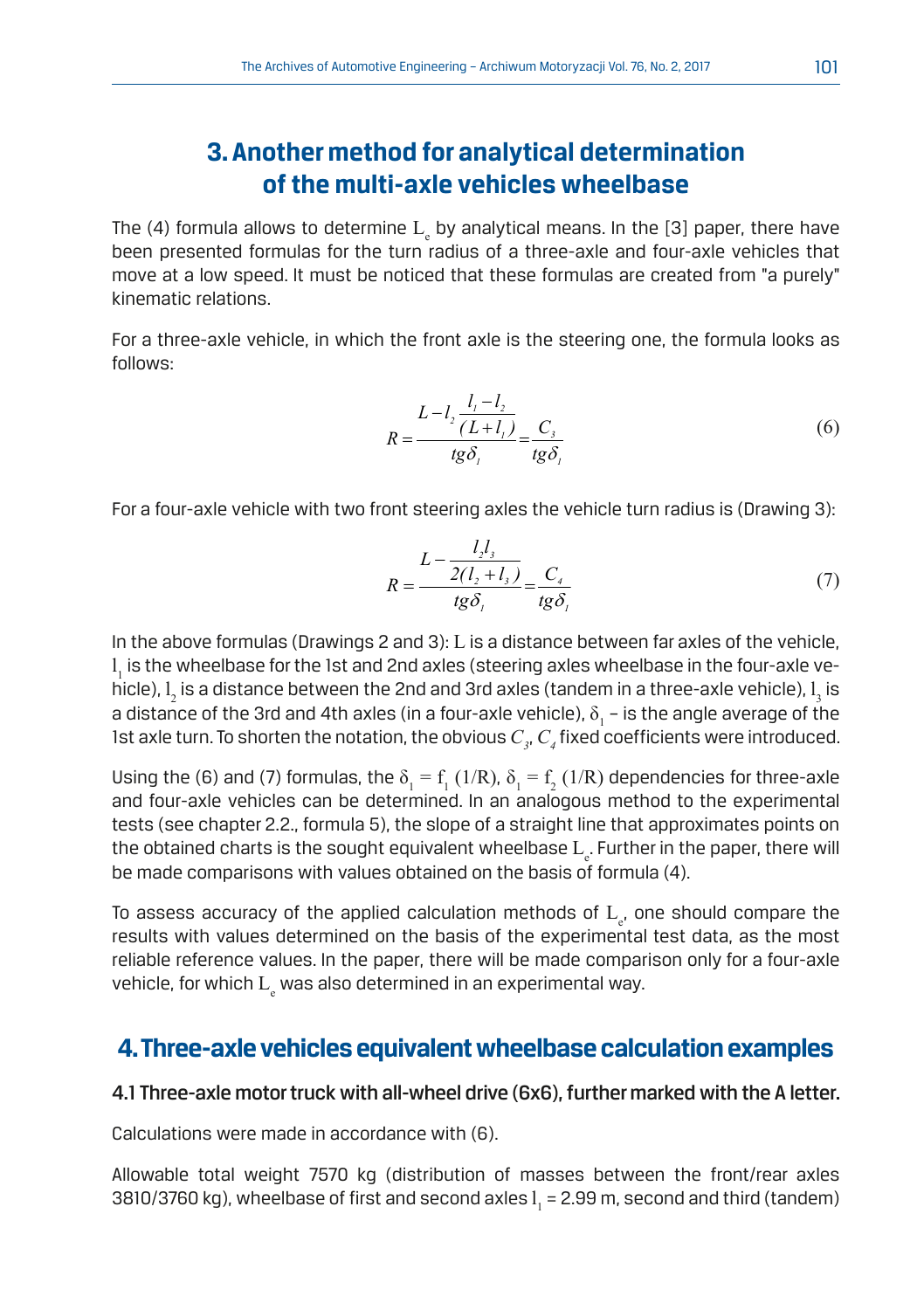axles wheelbase  $l_2$  = 1.25 m, distance from the front steering axle to the symmetry axis of the tandem rear axle) is  $l = 3.615$  m.

Assuming the "bicycle" model (Drawing 3) [11], the rear axle shift value  $T/l = 0.106$  m (Drawing 3) and the shift value (T/l)  $(C_{a}/C_{a})$  = 0.212 m.

When making proper reductions of the tyres lateral stiffness, in accordance with the chosen model, and doing simple calculations using the  $(6)$  formula, we receive Le = 3.928 m.

### 4.2 Three-axle special vehicle with all-wheel drive (6x6), further marked with the B letter

Allowable total weight 13900kg (distribution of masses between the front/rear axles 4100/9800kg), first and second axles wheelbase  $l_{1}$  = 3.315 m, second and third (tandem) axles wheelbase  $\mathbf{l}_2$  = 1.370 m, distance from the front steering axle to the symmetry axis of the tandem rear axle) is  $L = 3.995$  m.

Doing calculations similar to those in point 3.1, we receive  $\rm L_{e}$  = 4.243 m.

### 4.3 High Mobility Wheeled Platform—off-road vehicle (6x6), further marked as **HMWP**

Allowable total weight 34000 kg (distribution of masses between the front/rear axles 8000/26000 kg),  $l_1 = 3.5$  m,  $l_2 = 1.39$  m,  $L = 4.125$ . For this vehicle T/I = 0.102 m,  $(T/I)$   $(C_{at}/C_{at})$  = 0.204 m.

After calculations we receive  $L<sub>a</sub> = 4.431$  m.

This dependency for the A, B and HMWP vehicles is shown in Drawing 5.



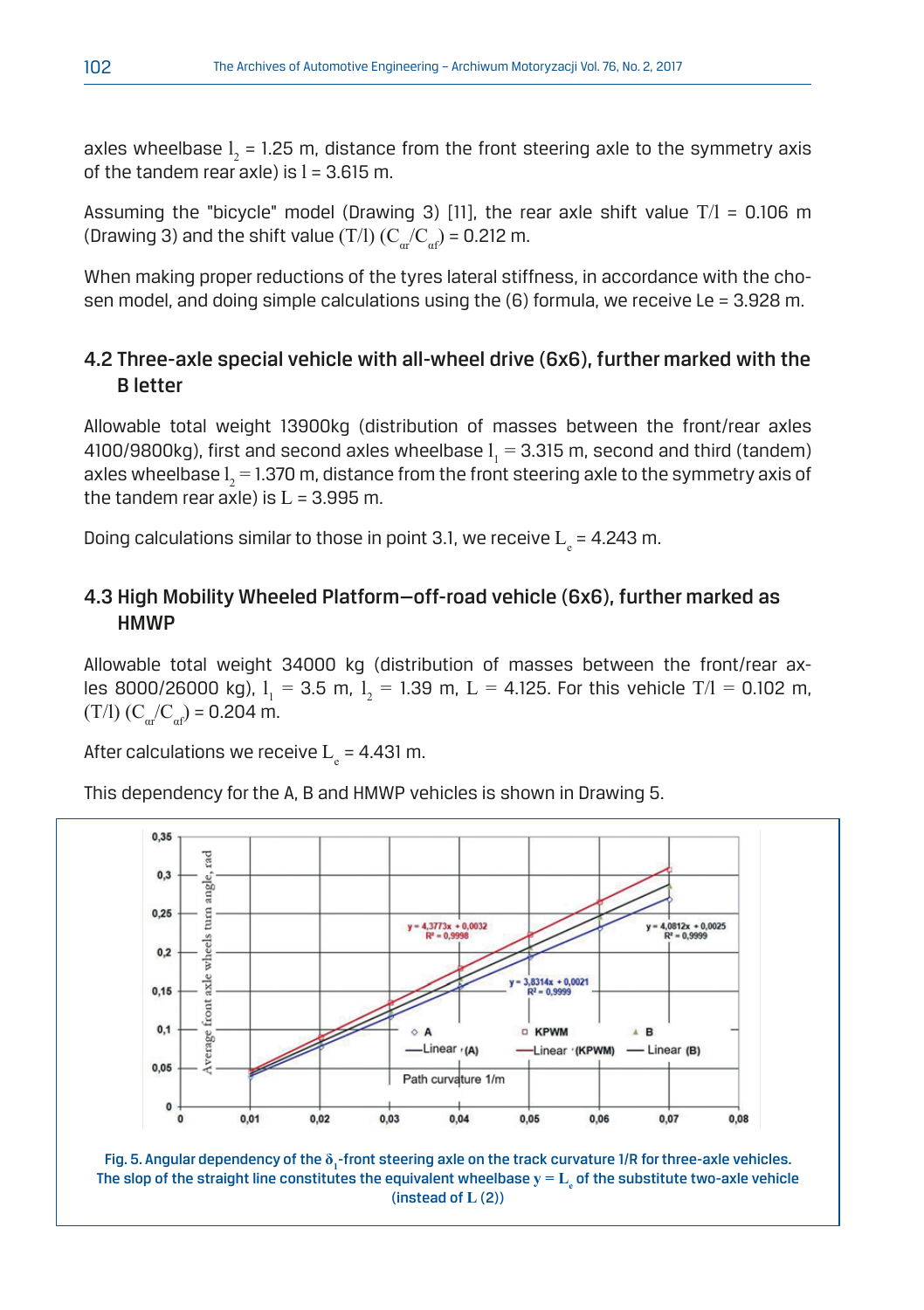Table 1 contains results of the equivalent wheelbase calculations Le for three-axle vehicles that were performed with the use of various methods.

|               | <b>Vehicle</b> | Equivalent wheelbase, $L$ , m | Relative error                  |                     |               |
|---------------|----------------|-------------------------------|---------------------------------|---------------------|---------------|
| No.           |                | Method I<br>(formula 4)       | Method II<br>(formulas 6 and 7) | Absolute error I-II | $(I-II)/I, %$ |
|               | А              | 3.928                         | 3.831                           | 0.097               |               |
| $\mathcal{P}$ | B              | 4.243                         | 4.081                           | 0.162               |               |
| 3             | <b>HMWP</b>    | 4.431                         | 4.377                           | 0.054               | 1.2           |

## Table 1. Results of the  $\mathrm{L}_{\mathrm{e}}$  equivalent wheelbase calculations for three-axle vehicles

#### 4.4 Four-axle vehicle 8x8, two front steering axles

For this vehicle  $\mathrm{L}_{\mathrm{e}}$  was determined also on the basis of the experimental tests data (chapter 2, formula (5)).

Table 2 contains results for a 8×8 special vehicle with the test mass of approximately 20 000 kg. Appropriate values for the (4) and (7) formulas are as follows:  $L = 4.55$  m,  $l_1 = 1.4$  m,  $l_2 = 1.7$  m,  $l_3 = 1.45$  m.

## Table 2. Results of the  $\mathrm{L}_{\mathrm{e}}$  calculations for a 8×8 four-axle vehicle

| Equivalent wheelbase, $L_{J}$ m |                          |                        |                            |                                                                |                                                           |  |  |  |  |
|---------------------------------|--------------------------|------------------------|----------------------------|----------------------------------------------------------------|-----------------------------------------------------------|--|--|--|--|
| Method I<br>(formula 4)         | Method II<br>(formula 7) | Ш<br><b>Experiment</b> | of the Ist<br>method,<br>℅ | Relative error* Relative error*<br>of the lind<br>method.<br>℅ | <b>Relative error</b><br>of the lind<br>method<br>$***$ % |  |  |  |  |
| 4.100                           | 4.074                    | 3.96                   | 3.5                        | 27                                                             | 0.6                                                       |  |  |  |  |

\*relative to III, \*\*relative to method I

Drawing 6 shows a graphical comparison of Ledetermined with the use of method II (7) and experimental method (cf. chapter 2.2.).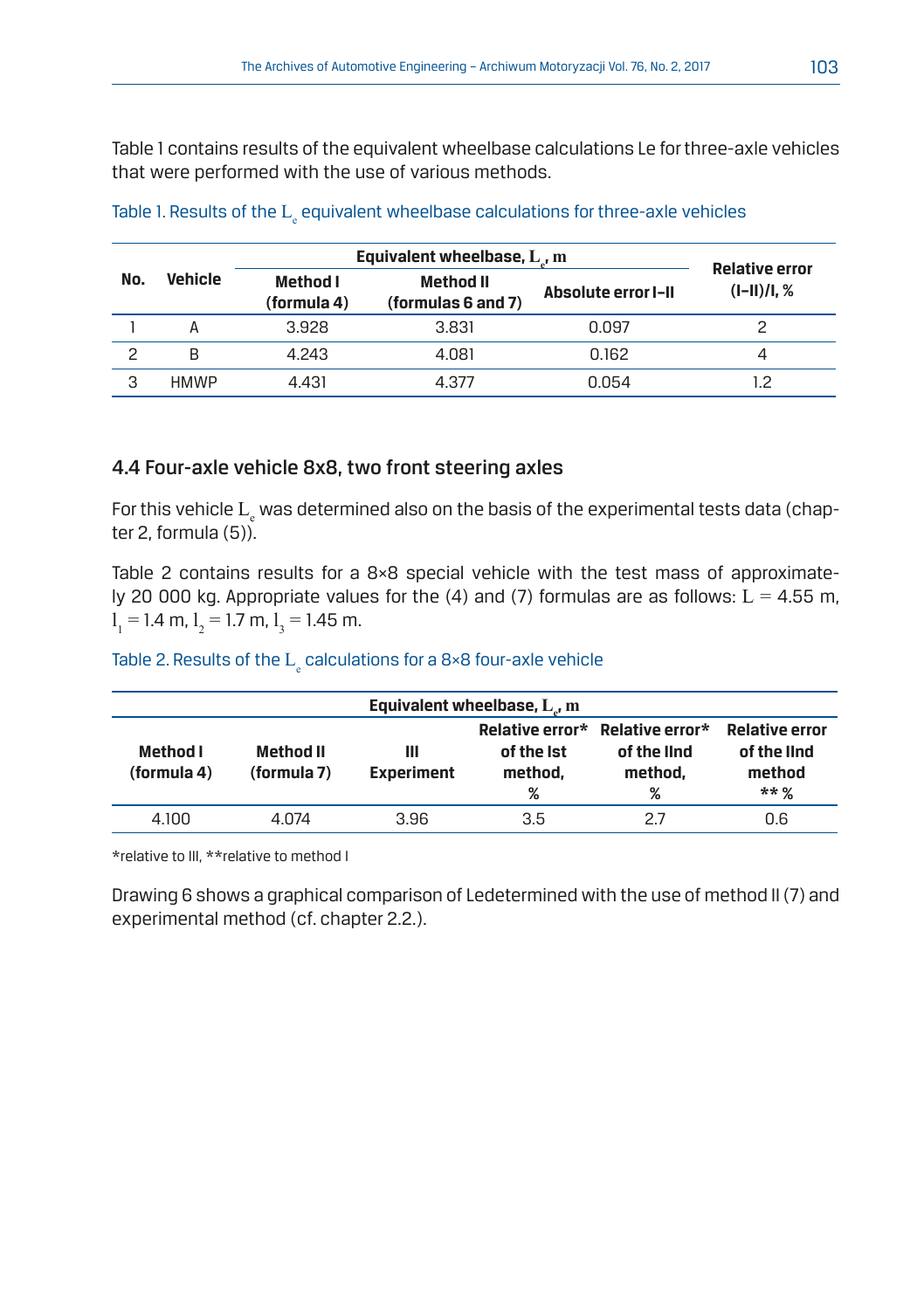

# **3. Conclusions**

Comparison of the  $\text{L}_{\text{\tiny g}}$  equivalent wheelbase calculation methods for multi-axle vehicles with the use of analytical methods with reference values allowed assessing the relative error and usefulness of the used methods.

In the case of a three-axle vehicle with a front steering axle, this error does not exceed 4%. The  $\text{L}_{\text{e}}$  value was taken as a reference value. It was calculated in accordance with [7], taking under consideration resistance to the tyres drifting – formula (4) in chapter 2.2 of this paper. These vehicles were not tested in the military training area environment with the use of the "fixed speed, changeable steering wheel turn angle" method.

In case of a four-axle vehicle with two front steering axles, this error exceeds 1% with the reference value that is in accordance with the (4) formula and 4% with the reference value determined on the basis of the military training area tests data.

This paper was prepared as a part of the WND-DEM-1-325/00 KoPlatWysMob project that was co-financed from the National Centre for Research and Development funds and the European Union funds as a part of the European Regional Development Fund.